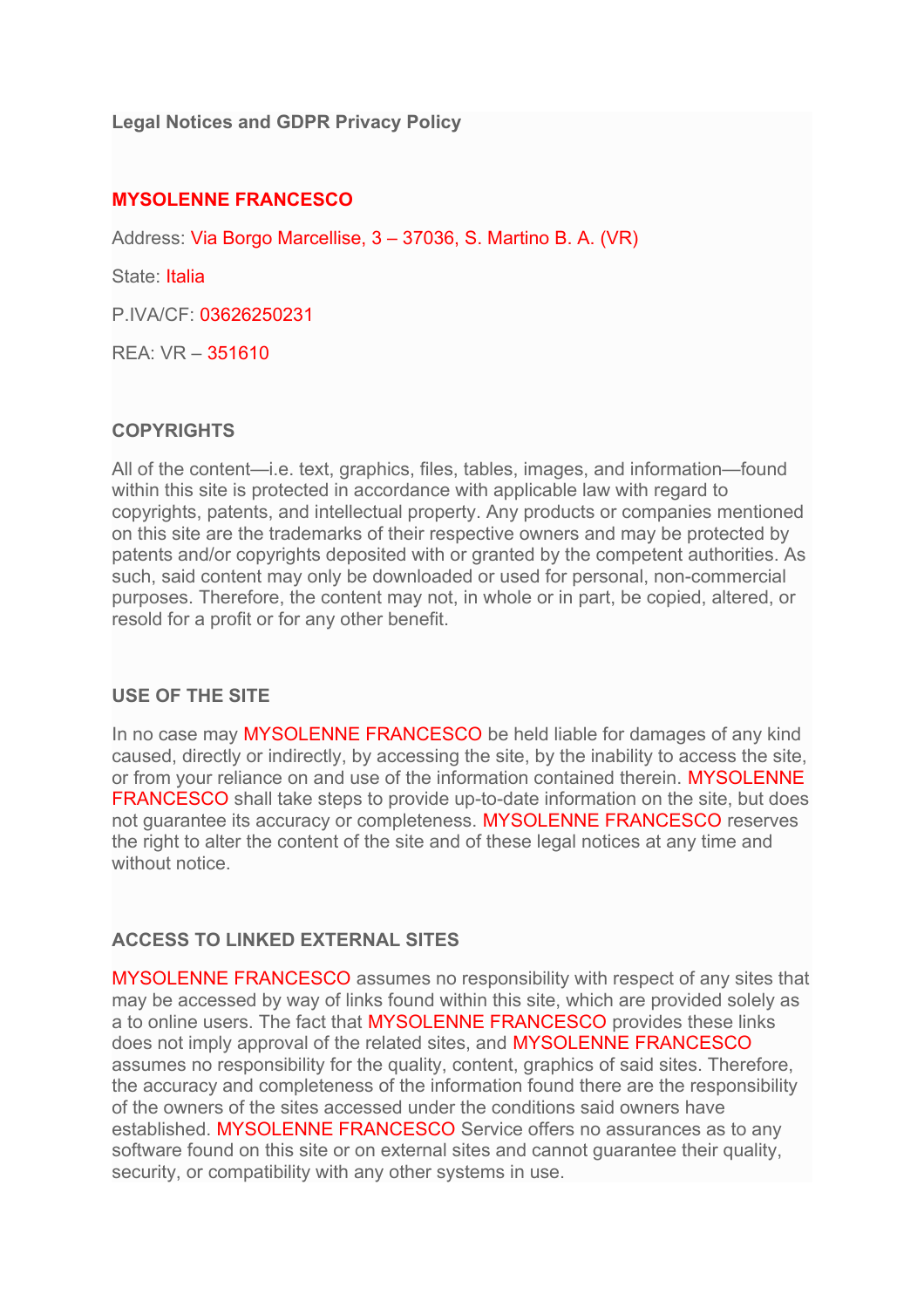# **SITE PRIVACY POLICY AND USE OF COOKIES**

In accordance with the obligations of the Italian data protection code (Legislative Decree no. 196 of 30 June 2003) and the European Union's General Data Protection Regulation (GDPR, Regulation no. 679/2016) as amended, this site respects and safeguards the privacy of its users and visitors and makes every effort possible and appropriate to not infringe upon the rights of its users.

This privacy policy applies solely to the online activities of this site and applies to site visitors/users. It does not apply to any information that may be received by way of channels other that this web site.

The purpose of this privacy policy is to ensure the utmost transparency with regard to the information gathered on the site and how it is used.

## **LEGAL BASIS OF THE PROCESSING**

This site processes data based on the consent provided. By viewing and making use of this site, visitors and users explicitly approve this privacy policy and consent to the processing of their personal information in relation to the methods and purposes described below, including any disclosure to third parties as necessary in order to provide a service.

Provision of the information and consent to its collection and processing is voluntary. Users may deny consent or revoke consent at any time (by email: francesco@mysolenne.it). However, failure to consent may result in the inability to provide certain services, which may compromise the experience of using the site.

By "processing" of personal data we mean any transaction or set of transactions conducted with or without the aid of electronic or otherwise automated means in relation to the collection, logging, organization, conservation, processing, modification, selection, extraction, viewing, comparison, use, interconnection, blocking, communication, disclosure, cancellation, and destruction of said data.

As of 25 May 2018 (the effective date of the GDPR), this site shall process certain data based on the legitimate interests of the data controller.

## **DATA COLLECTION AND PURPOSES**

Like all web sites, this site makes use of log files to store information gathered automatically during a user's visit to the site. The following information may be gathered in this way:

- internet protocol (IP) address;
- type of browser and parameters of the device used to connect to the site;
- name of the internet service provider (ISP);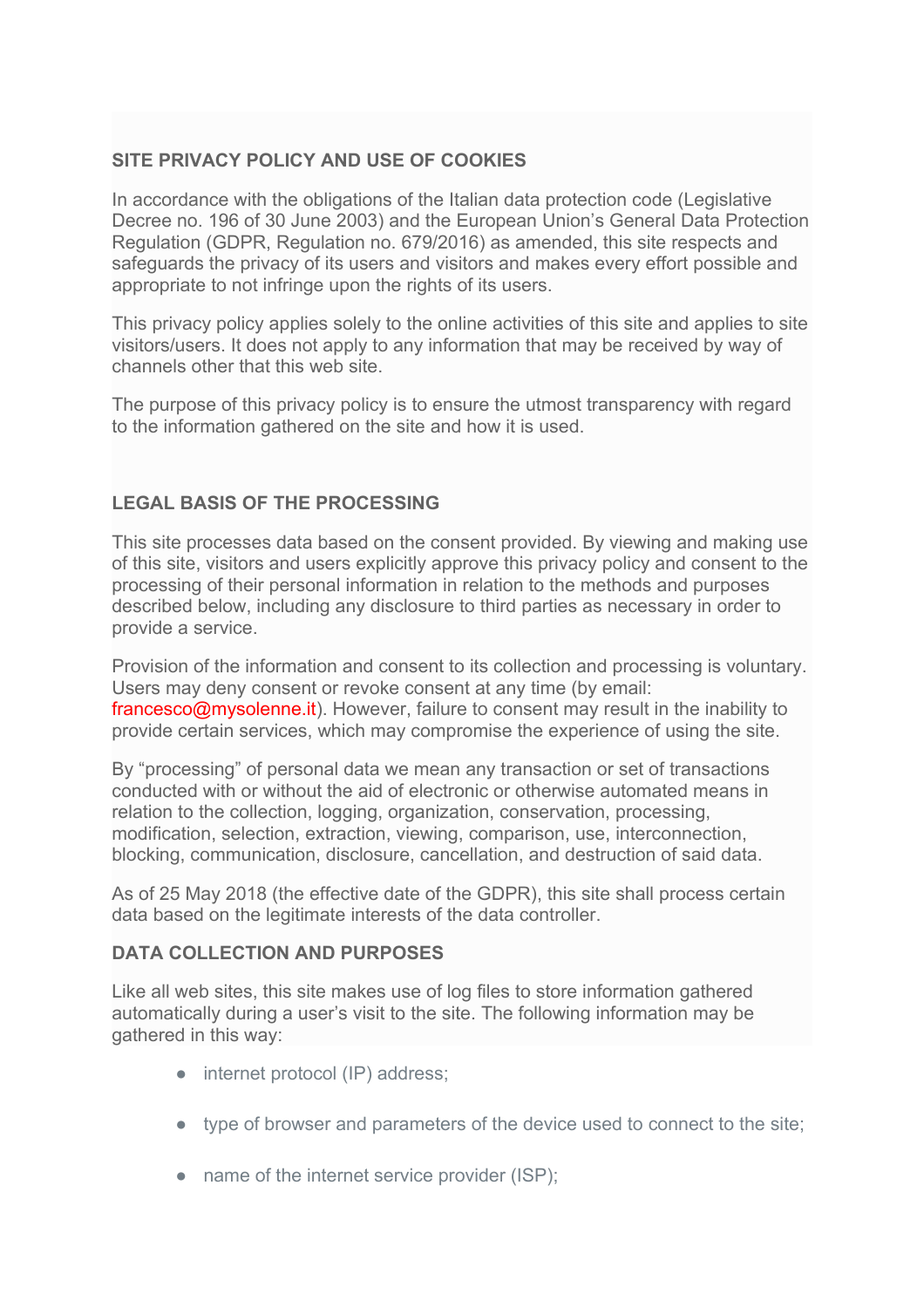- date and time of the visit;
- referral web page and outbound page;
- country of origin;
- possibly the number of clicks.

This data is gathered for the following purposes:

- solely in aggregate and anonymous form in order to verify the proper functioning of the site. None of this information is connected to the actual person/user of the site and cannot be used to make such an identification (as of 25 May 2018, this information is to be processed based on the legitimate interests of the data controller);
- for the purposes of security (anti-spam filters, firewalls, virus detection), the data logged automatically may also include personal information such as the IP address, which may be used, in accordance with applicable law, to block attempts to harm the site, harm other users, or otherwise cause damage or commit a crime. This data is never used for user identification or profiling and is not cross-checked with other data or provided to third parties; it is used solely for the purpose of protecting the site and its users (as of 25 May 2018, this information is to be processed based on the legitimate interests of the data controller);
- to provide data to third parties that provide functions that are necessary to service provision, such as the management of comments on the site, requests for information, site maintenance, accounting and administration, or managing requests for cost estimates by sending data to retailers or dealers in the area of the requester.

In the event the site allows for the posting of comments or the user requests specific services (by way of the Contact Us section), the site automatically gathers and logs certain data identifying the user, including the e-mail address and nickname. This information is understood to be provided voluntarily by the user upon provision of the service and is processed with the user's consent. By posting a comment or other information, the user expressly accepts the privacy policy and, in particular, consents to the content posted being freely viewable by other visitors to the site.

The data received will be used solely for provision of the service requested and solely for the time necessary to provide the service.

Information that users of the site decide to make public by way of the services and tools provided is provided by them voluntarily and consciously, thereby exempting the Site Owner and the Data Controller from any and all liability with regard to any violations of the law. It is up to the users to ensure that they are authorized to disclose personal data of third parties or content that may be protected by national or international law.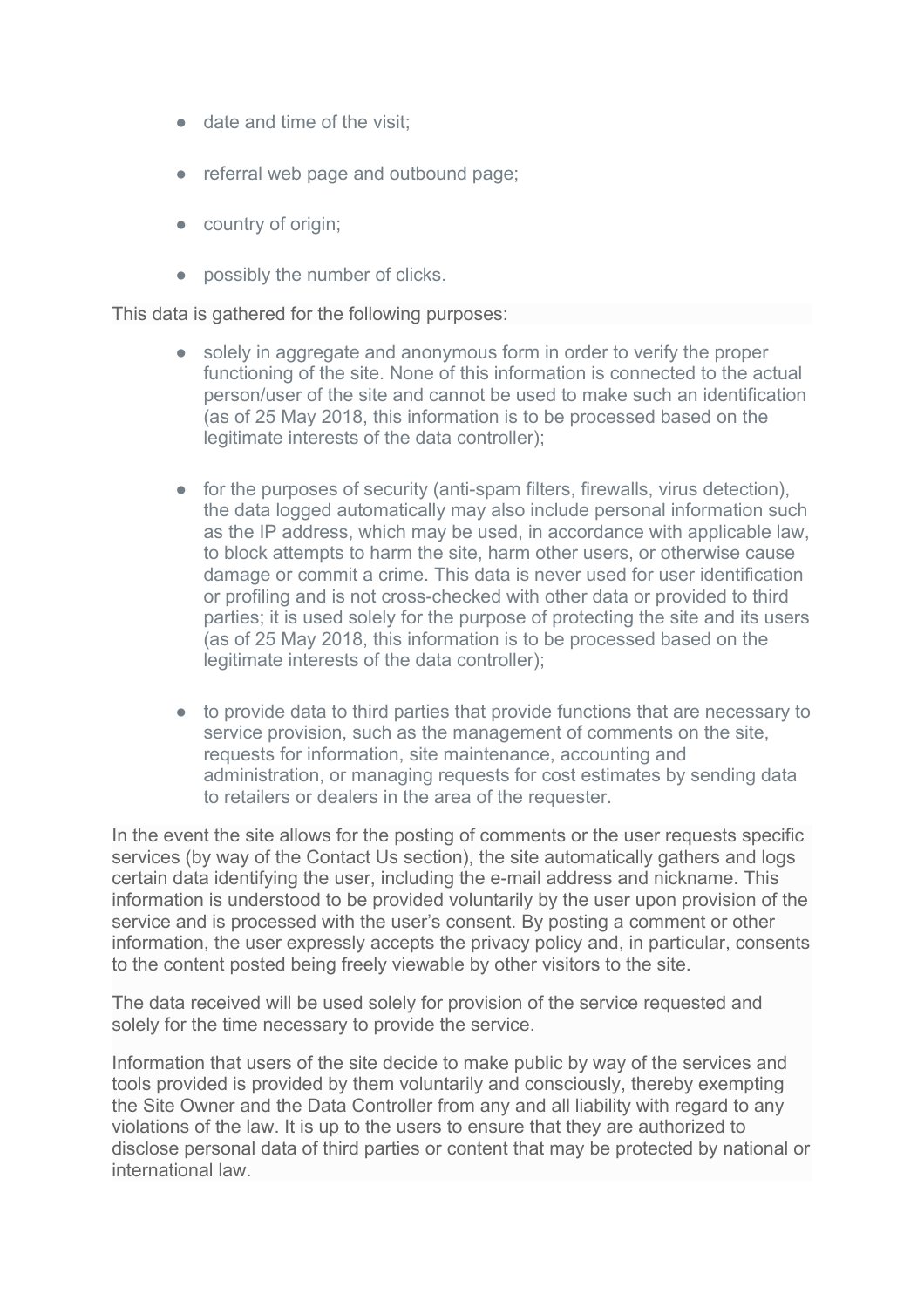If comments are managed by way of an external service (e.g. Disqus), see the policies of that service for further information (see the section on cookies).

Data gathered by the site during its use is used solely for the purposes specified above and is stored for solely for the time needed to execute the activities specified. In any event, personal data gathered by the site will not be provided to third parties for any reason, unless there is a legitimate request by law enforcement and only in the cases required by law. However, data may be provided to third parties if necessary for the provision of a specific service requested by the User (e.g. sending a cost estimate to dealers, sending replies to inquiries, sending comments) or in order to conduct security checks or for site optimization.

The methods of processing personal data provided by way of this web site include the use of manual, electronic, and screen-based mechanisms (including fax, phone, electronic mail, and other electronic and/or automated systems of communication) in a manner that ensures security as well as observance of the principles of fairness, legality, transparency, and confidentiality of the data. This personal information is processed by MYSOLENNE FRANCESCO solely for the time necessary to fulfill the purposes for which the information was gathered.

The personal data provided by users who make purchases or request materials or information by way of this web site will be processed for the purpose of executing the request sent and for the provision of services or execution of agreements entered into and for which registration is required, as well as for all other purposes specified herein, and may be disclosed to third parties in the event it should be necessary for said purposes.

Upon consent of the data subject, MYSOLENNE FRANCESCO may process any personal data provided for commercial purposes and to carry out direct marketing efforts, such as sending informational materials and commercial communications, as well as to conduct market research.

This data may be processed by personnel hired for the purpose by MYSOLENNE FRANCESCO only in the event said processing is necessary to the completion of their duties and solely conducting the operations necessary to said duties. To this end, the data provided, or a portion thereof, may be disclosed to affiliated companies; individuals, professional firms, and other enterprises that provide consulting and support to MYSOLENNE FRANCESCO in relation to accounting, administration, and legal, fiscal or financial affairs; parties allowed access to the data by law or by order of law enforcement; and parties responsible for the technical functioning of the web site.

### **PROCESSING LOCATION**

The data gathered by the site is processed at the offices of the Data Controller, MYSOLENNE FRANCESCO, and at the data center of the web hosting provider. The web hosting provider responsible for handling and processing the data on behalf of the controller is located within the European Economic Area and acts in compliance with European legislation.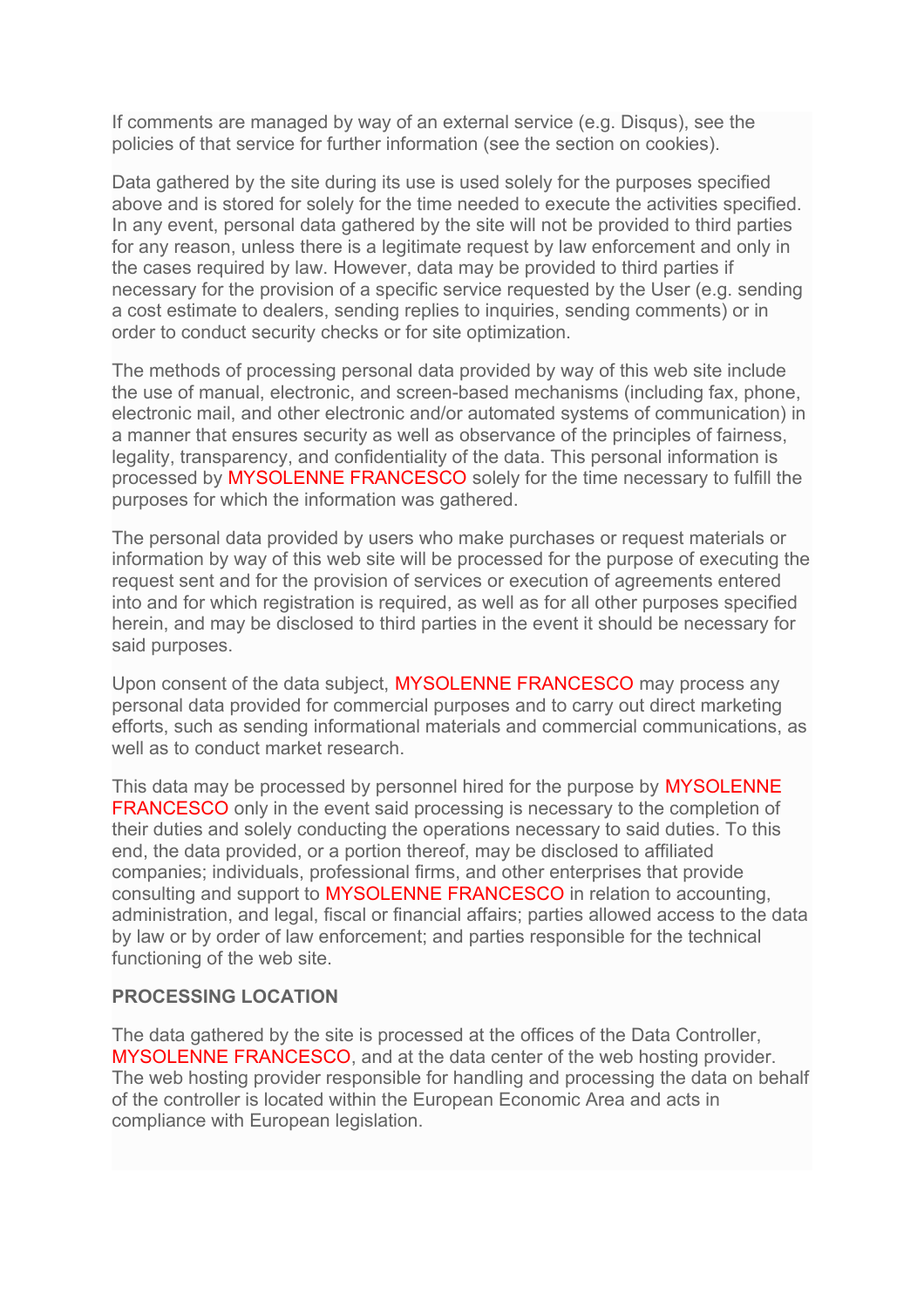## **COOKIES**

In line with standard practice, this web site makes use of "cookies", i.e. small text files that are used to store information related to visitor preferences, in order to improve the functioning of the site, to simplify navigation by automating procedures (e.g. logging in, interface language, etc.), and to analyze site usage.

Session cookies are essential in order to distinguish between the connected users and are used to prevent a requested function from being provided to the incorrect user, as well as for security purposes in order to prevent cyber attacks on the site. Session cookies contain no personal data and last solely for the duration of the current session, i.e. until closing the browser. No consent is required for such cookies.

Functionality cookies used by the site are strictly necessary in order to use the site and are connected with an explicit request for a function by the user (e.g. logging in). No consent is required.

By using the site, continuing to navigate around the site, or clicking "OK" on the banner displayed when first accessing the site, visitors expressly consent to the use of cookies and similar technologies, and specifically to the storage of these cookies on the device being used for the purposes specified above and the access of information on the device by way of the cookies.

#### Disabling cookies

Cookies are tied to the browser being used. They may be disabled directly within the browser, thereby refusing/revoking consent for the use of cookies. It is important to note that disabling cookies could prevent the proper use of certain functions of the site.

Instructions for disabling cookies may be found on the following web pages:

[Mozilla Firefox](https://support.mozilla.org/it/kb/Attivare%20e%20disattivare%20i%20cookie) –

[Microsoft Internet Explorer](https://support.microsoft.com/it-it/help/17442/windows-internet-explorer-delete-manage-cookies) –

[Microsoft Edge](https://support.microsoft.com/it-it/help/4027947/windows-delete-cookies) –

 [Google Chrome](https://support.google.com/chrome/answer/95647?hl=it) [–](http://support.google.com/chrome/bin/answer.py?hl=it&answer=95647) 

[Opera](http://help.opera.com/Windows/10.00/it/cookies.html) –

[Apple Safari](https://support.apple.com/it-it/HT201265)

### **THIRD-PARTY COOKIES**

This site also acts as an intermediary for the cookies of third parties, which are used to provide additional services and functionality to visitors and to improve the use of the site, such as in the case of social-media buttons. This privacy policy does not apply to the services provided by third parties, and this site has no control over their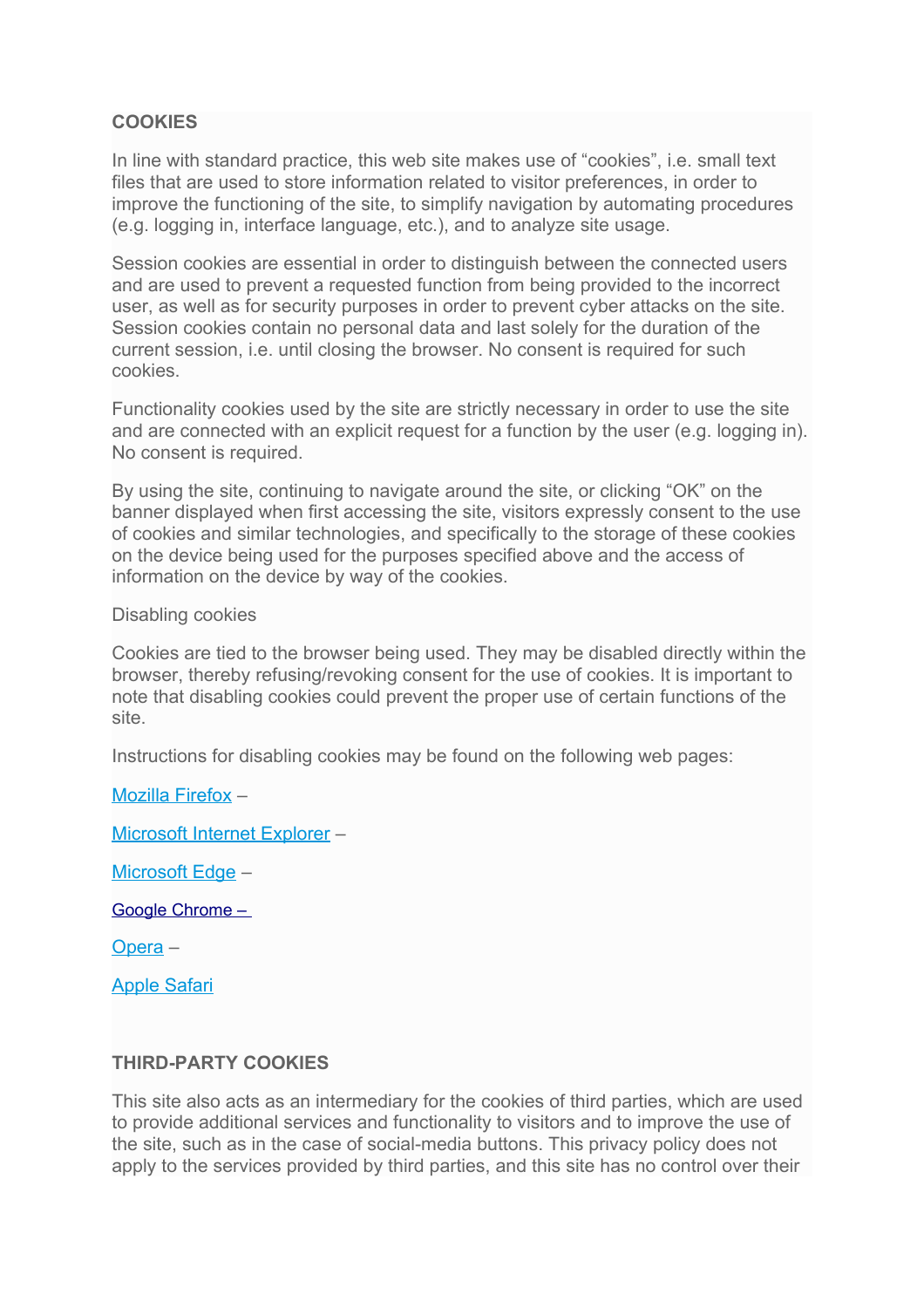cookies, which are managed entirely by the third parties themselves, nor does it have any access to the information gathered by way of these cookies. The dataprovision agreement is directly between the user/visitor and the third parties, and this site is in no way involved in said provision. As a result, the policies concerning the use and purposes of these cookies, as well as the procedures for disabling them, are provided directly by the third parties on the pages specified below.

Specifically, this site uses cookies from the following third parties:

– Google (Google Analytics cookies): Google Analytics is a Google analysis tool that uses performance cookies to gather anonymous navigation data (truncated to the last octet) in order to analyze use of the site, compile reports on site activity, and provide other information, such as the number of visitors and the pages visited. Google may also transfer this data to third parties where allowed by law or in the event said third parties process this data on Google's behalf. Google will not associate the IP address with any other data in Google's possession. The data transmitted to Google is stored on Google's servers in the United States.

Further information on Google Analytics cookies may be found on the page [Google](https://developers.google.com/analytics/devguides/collection/analyticsjs/cookie-usage)  [Analytics Cookie Usage on Websites.](https://developers.google.com/analytics/devguides/collection/analyticsjs/cookie-usage)

Users may opt out of the collection of data by Google Analytics by installing the [Google Analytics Opt-out Browser Add-on.](https://tools.google.com/dlpage/gaoptout)

– Google (YouTube cookies). YouTube is a platform owned by Google for the sharing of videos and uses cookies to gather information on users and on the devices used.

Most of the videos found on the site do not generate cookies when accessing the page as a result of setting ["Privacy Enhanced Mode](https://support.google.com/youtube/answer/171780?expand=PrivacyEnhancedMode#privacy) (no cookies)", which ensures that YouTube does not store any information on visitors unless they voluntarily play the video.

For more information on the use and processing of data by Google, we recommend reading Google's policy [here,](http://www.google.com/intl/it/policies/privacy/) as well as the page [How Google uses information from](https://policies.google.com/privacy/partners?hl=en) [sites or apps that use our services.](https://policies.google.com/privacy/partners?hl=en)

– Disqus. A comment hosting service for web sites that sets cookies for pages that include a comment box. Data gathered: number of users and their actions, IP address, browser used, identifier of the web site that includes the comment box, information connecting site visits with the user's Google, Facebook, Twitter, or Disqus account if logged in. This cookie does not identify the User personally unless logged into Disqus in the event the user has logged in with a Disqus, Google, Facebook, or Twitter account. For more information on the use and processing of data, we recommend reading the [Disqus privacy policy.](https://help.disqus.com/customer/portal/articles/466259-privacy-policy) Users may also selectively disable Disqus collection of personal data by visiting the [opt-out page.](https://help.disqus.com/customer/portal/articles/1657951)

### **SOCIAL NETWORK PLUGINS**

This site also includes social network plugins and buttons that simplify the sharing of content to your favorite social networks. These plugins are programmed so as not to set any cookies upon accessing the page, so as to protect user privacy. Cookies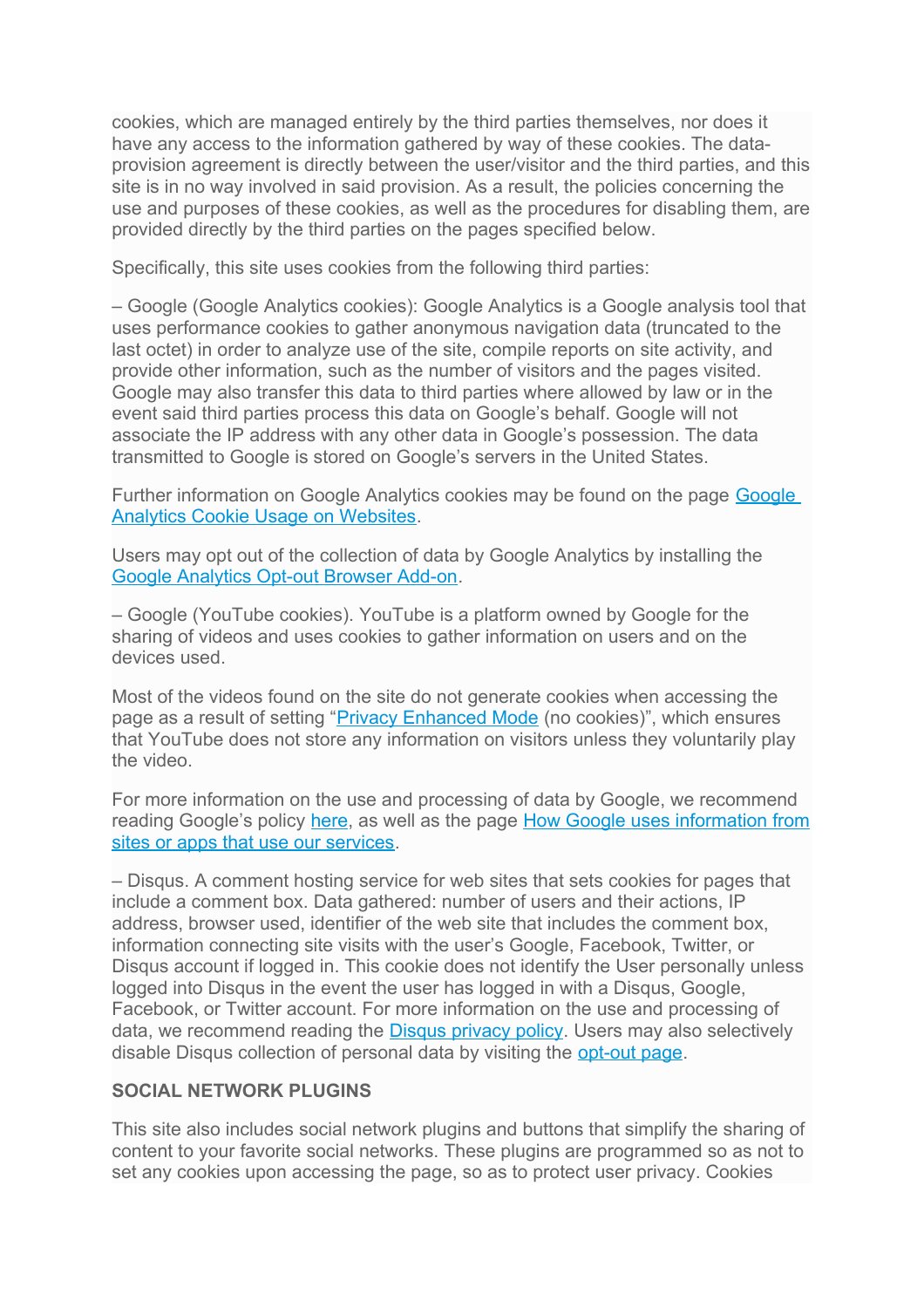may be set, if required by the social network, only when the user actually and voluntarily uses the plugin. It is important to note that, if users visit the site while logged into a given social network, they have already consented to the use of cookies distributed by way of this site when signing up for that social network.

Collection and use of the information obtained by way of the plugin is governed by the respective privacy policies of the various social networks. See the following:

- [Facebook](https://www.facebook.com/about/privacy/)[\(cookie policy\)](https://www.facebook.com/help/cookies/)
- [Twitter](https://twitter.com/privacy?lang=it)[\(cookie policy\)](https://help.twitter.com/en/rules-and-policies/twitter-cookies)
- **[LinkedIn\(](https://www.linkedin.com/legal/privacy-policy)[cookie policy\)](https://www.linkedin.com/legal/cookie-policy)**
- [Google+\(](http://www.google.com/intl/it/policies/privacy/)[cookie policy\)](https://policies.google.com/technologies/cookies?hl=en).
- [PayPal \(cookie policy\)](https://www.paypal.com/us/webapps/mpp/ua/cookie-full)

## **TRANSFER OF DATA TO COUNTRIES OUTSIDE THE EU**

This site may share certain data collected with services located outside of the European Union, particularly with Google, Facebook and Microsoft (LinkedIn) by way of social plugins and Google Analytics. Said transfer is authorized in accordance with specific [decisions of the European Union and of Italy's data protection authority,](http://eur-lex.europa.eu/legal-content/EN/TXT/?uri=CELEX:32016D1250) specifically Commission Implementing Decision 2016/1250 (see also the **Privacy** [Shield\)](http://eur-lex.europa.eu/legal-content/EN/TXT/?uri=CELEX:32016D1250); therefore, no further consent is required. The companies mentioned above also ensure their participation in the Privacy Shield.

### **SECURITY MEASURES**

This site processes user data in a legal and proper manner and implements safety measures aimed at preventing the unauthorized disclosure, alteration, destruction of, or access to data. Processing is done with the aid of electronic and/or screen-based mechanisms and following organizational procedures and approaches that are strictly correlated to the purposes specified. Site management software is also constantly updated and scanned regularly to detect any viruses or dangerous code.

In certain cases, in addition to the controller, certain categories of parties involved in site organization (e.g. personnel in administration, sales, marketing, or legal affairs, and system administrators) or external parties (such as technical service providers, postal couriers, hosting providers, marketing agencies, and other IT firms) may have access to the data.

## **USER RIGHTS**

In accordance with European General Data Protection Regulation (GDPR) 679/2016 and with Article 7 of Italian Legislative Decree no. 196 of 30 June 2003 (http://www.garanteprivacy.it/web/guest/home/docweb/-/docwebdisplay/docweb/1311248), Users may, based on the procedures and limitations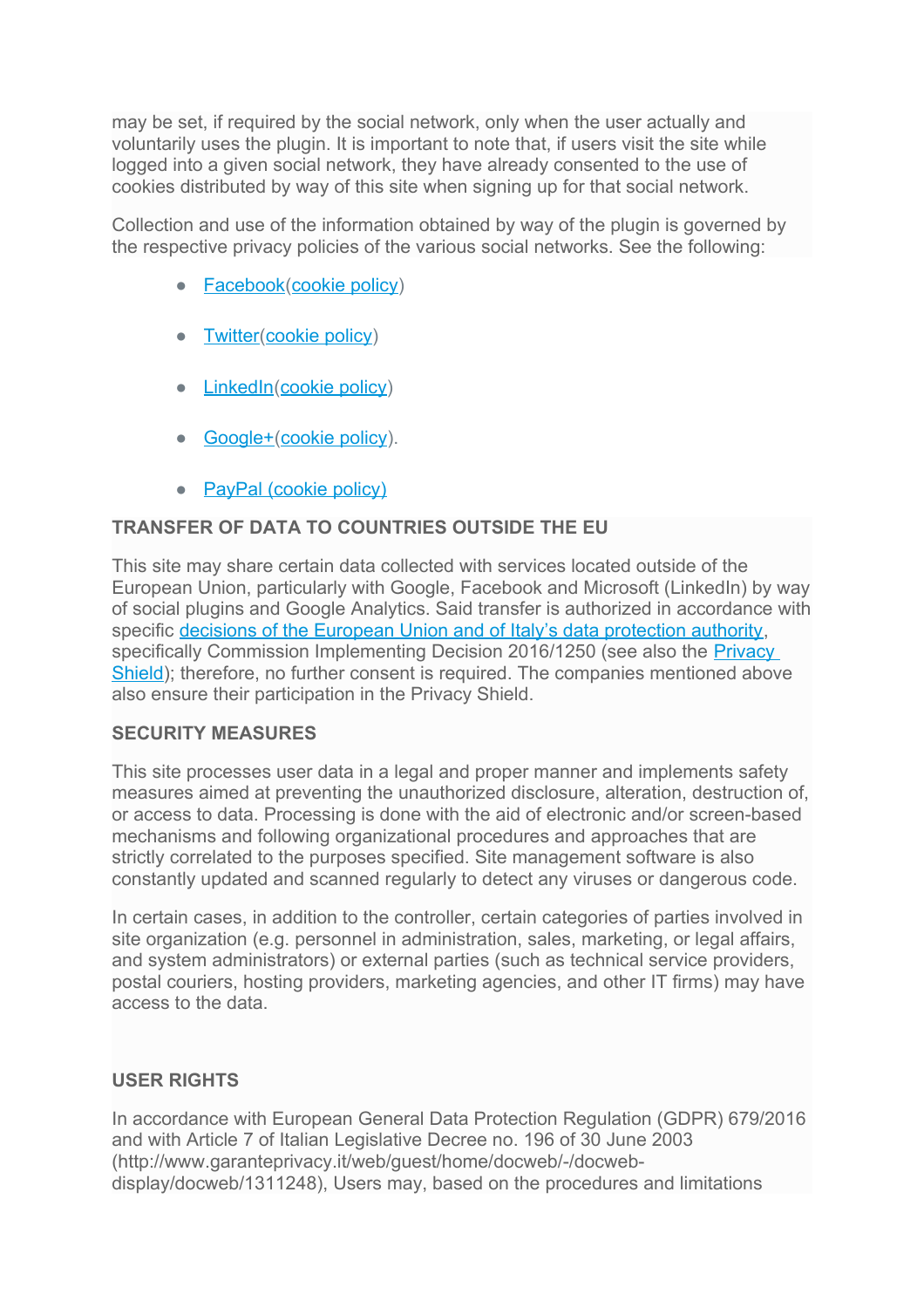defined by applicable laws and regulations, exercise the following rights:

- to oppose, for just cause, the processing, in whole or in part, of personal data that concerns them for the purpose of sending marketing or directsales materials or for conducting market research or other commercial communications;
- to request confirmation of the existence of personal data that concerns them (right to access);
- $\bullet$  to know the origin of the data;
- to have the data communicated to them in intelligible form;
- to receive information concerning the methods, procedures, and purposes of the processing;
- to request updates, corrections, integrations, cancellations, anonymization, or blocking of illicit data processing, including processing that is not necessary for the purposes for which it was collected;
- to receive, in the event of processing based on consent and at the cost solely of any medium used, their data provided to the controller in a structured form that is readable by data-processing systems and in a format that is commonly used by electronic devices;
- $\bullet$  to file a complaint with the competent authority (e.g. the Italian dataprotection authority, see [here\)](http://www.garanteprivacy.it/web/guest/home/docweb/-/docweb-display/docweb/4535524); and
- generally, to exercise all rights granted by applicable law.

In the event the data has been processed based on legitimate interests, the rights of the data subject (with the exception of the right to portability, which is not established by law), and particularly the right to oppose to processing, are still ensured and may be exercised by sending a request to the data controller.

MYSOLENNE FRANCESCO would also like to reiterate that failure to provide personal information that has been marked as mandatory would make it impossible to perform the agreement concerned, whereas failure to provide information that has not been marked as mandatory shall have no consequences in terms of executing the request.

Data subjects may exercise their rights and request information concerning the processing of personal data by sending a message to the e-mail address: francesco@mysolenne.it